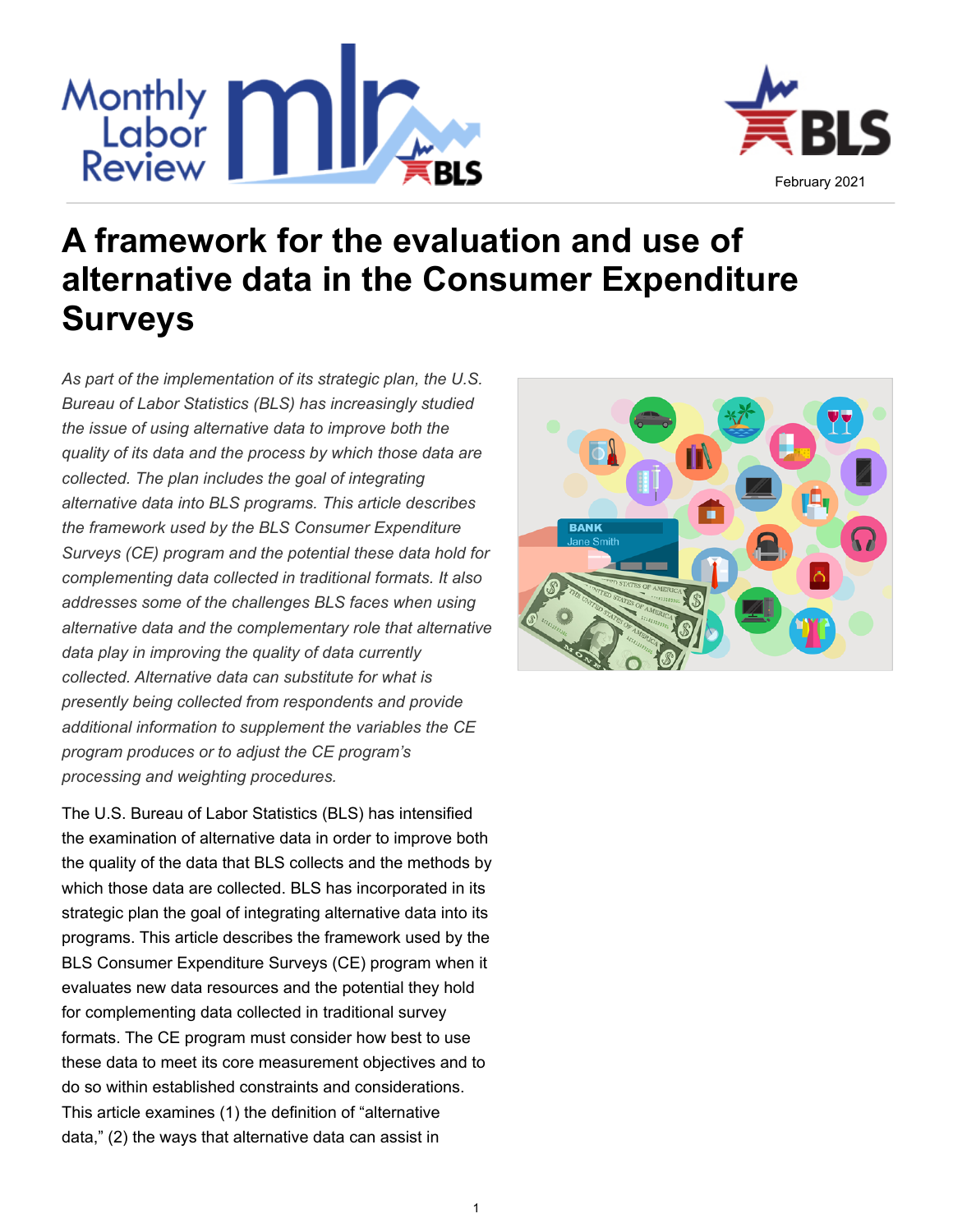resolving current issues in household data, (3) the various potential uses of alternative data, (4) the suitability of alternative data, and (5) the challenges faced when considering the use of alternative data in the CE production systems.

# **Factors motivating the use of alternative data sources**

<span id="page-1-0"></span>Respondent data collected in the CE are used to produce the expenditure and demographic information necessary for the production of the Consumer Price Index (CPI), among other uses in government, academia, and the private sector.<sup>[1](#page-8-0)</sup> The CE program faces several challenges common to household survey operations. First, response rates are declining because of many factors, such as increasing distrust of government, privacy concerns among respondents, and the number of competing surveys. In addition, the increasing length and complexity of the CE interview contribute to higher nonresponse rates and poorer

#### **[Laura Erhard](http://www.bls.gov/opub/mlr/author/erhard-laura.htm)** [erhard.laura@bls.gov](mailto:erhard.laura@bls.gov)

Laura Erhard is a supervisory economist in the Office of Prices and Living Conditions, U.S. Bureau of Labor Statistics.

#### **[Brett McBride](http://www.bls.gov/opub/mlr/author/mcbride-brett.htm)** [mcbride.brett@bls.gov](mailto:mcbride.brett@bls.gov)

Brett McBride is an economist in the Office of Prices and Living Conditions, U.S. Bureau of Labor Statistics.

#### **[Adam Safir](http://www.bls.gov/opub/mlr/author/safir-adam.htm)** [safir.adam@bls.gov](mailto:safir.adam@bls.gov)

Adam Safir is a division chief in the Office of Prices and Living Conditions, U.S. Bureau of Labor Statistics.

quality responses. Second, data collection costs have been increasing because of an erosion over time of respondents' willingness to participate in the CE and the additional time and effort required to contact potential respondents and secure their cooperation. Finally, diminishing data collection resources created by increasing costs without commensurate budget increases result in fewer survey participants and less data on expenditures collected in the survey, which negatively affects the quality of the CE data.

These factors have led the CE program to consider how alternative data—that is, data collected from sources other than CE respondents—could enhance estimates currently produced. For example, alternative data sources could improve both expenditure data and other information collected by the survey, such as demographic data and various household characteristics. CE stakeholders recognize the potential value of using alternative data. For example, a Committee on National Statistics report entitled "Measuring What We Spend: Toward a New Consumer Expenditure Survey" includes recommendations for exploring the use of alternative data sources:

The ability to link CE data to relevant administrative data sources (such as IRS data or data on program participation) *could provide additional richness for economic research* as well as providing potential avenues to investigate the impact of nonresponse on the survey results. . . . For economic analyses, data on income, saving, and employment status are important to be collected on the CE along with expenditure data. Aligning these data over time periods, and collecting information on major life events of the household, will help researchers understand changes in income and expenditures of a household over time. Linkage of the CE data to relevant administrative data (such as the IRS and program participation) *would provide additional richness*, and possibly provide avenues to investigate the effect of nonresponse. . . . *BLS should pursue a long-term research agenda that integrates new technology and administrative data sources as part of a continuous process improvement*. The introduction of these elements should create reductions in data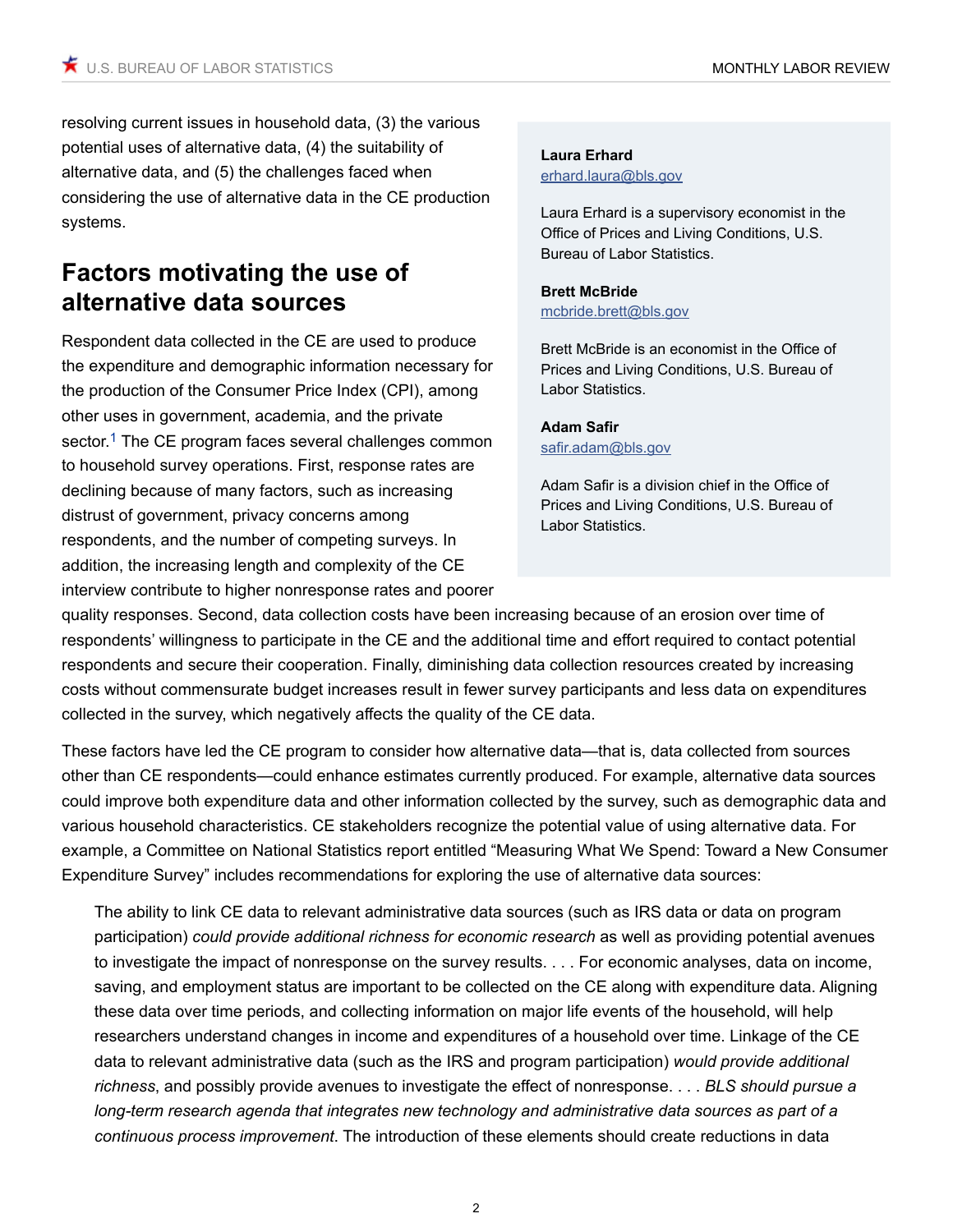<span id="page-2-0"></span>collection and processing costs, measurement error, and/or the statistical variance and complexity of the CPI estimate. The agenda should address the robustness of new technology and a cost/quality/risk trade-off of using external data [emphases added].<sup>[2](#page-8-1)</sup>

Similarly, there is an awareness within the federal government of the need to facilitate the use of alternative data by federal agencies. In its 2017 report, the Commission on Evidence-Based Policymaking called on policymakers to consider removing statutory impediments to the sharing of data for evidence building.<sup>[3](#page-8-2)</sup> Other researchers have also recognized that data collected through different mechanisms can complement traditional survey data by helping address old questions using new means.<sup>[4](#page-8-3)</sup>

# <span id="page-2-1"></span>**Exploring alternative data in the CE**

<span id="page-2-2"></span>In line with these recommendations, the CE program continues to explore alternative data, including linking survey data with administrative records and using data compiled by commercial vendors. For ease of discussion, we grouped alternative data into the following categories on the basis of the data source: (1) administrative data or administrative records data, which the Office of Management and Budget describes as "data collected by government entities for program administration, regulatory, or law enforcement purpose"[5](#page-8-4); (2) consolidated data (e.g., data from credit card companies, data aggregators, or other private sector companies); and (3) operational data that are used to conduct routine agency activities but often are not available for research or statistical uses (e.g., the Statistics of Income program of the Internal Revenue Service transforms tax data into derived records from tax returns that are thus not subject to usual destruction requirements). $6$ 

<span id="page-2-4"></span><span id="page-2-3"></span>Alternative data also can be organized by the forms they take, ranging from structured data (e.g., most of the federal administrative data produced) to semistructured data, such as those downloaded from the internet, and finally to unstructured data (e.g., open response text data requiring some type of language processing). A related categorization is based on the purpose of the data collection, distinguishing between data collected for a statistical purpose—"designed data"—and data that have arisen for other purposes—"organic data."[7](#page-8-6) To date, most of the alternative data pursued by the CE program have been structured administrative data. Regardless of their categorization, alternative data require the CE program to employ varying degrees of effort to feed the data into the BLS information technology systems. The CE program must ensure that data from each alternative source meet the following criteria: (1) they are consistent with the CE program's core measurement objectives and are representative of the target population; (2) they meet BLS requirements for data continuity—a sudden loss of an alternative data source cannot cause a disruption in production schedules, and the data elements and structure of alternative datasets cannot cause a sudden and urgent reworking of BLS information technology infrastructures; and (3) they uphold the agency's ability to be transparent*.* [8](#page-8-7)

<span id="page-2-5"></span>Of note, this article focuses exclusively on alternative data sources. In parallel, the CE program is also pursuing the investigation of alternative collection modes in an effort to meet the changing needs of the respondent population. As part of the Gemini Project to redesign the CE, for example, the CE program recently designed, developed, and field tested an online diary to complement the existing paper diary, .[9](#page-8-8)

# <span id="page-2-6"></span>**Potential uses of alternative data in CE programs**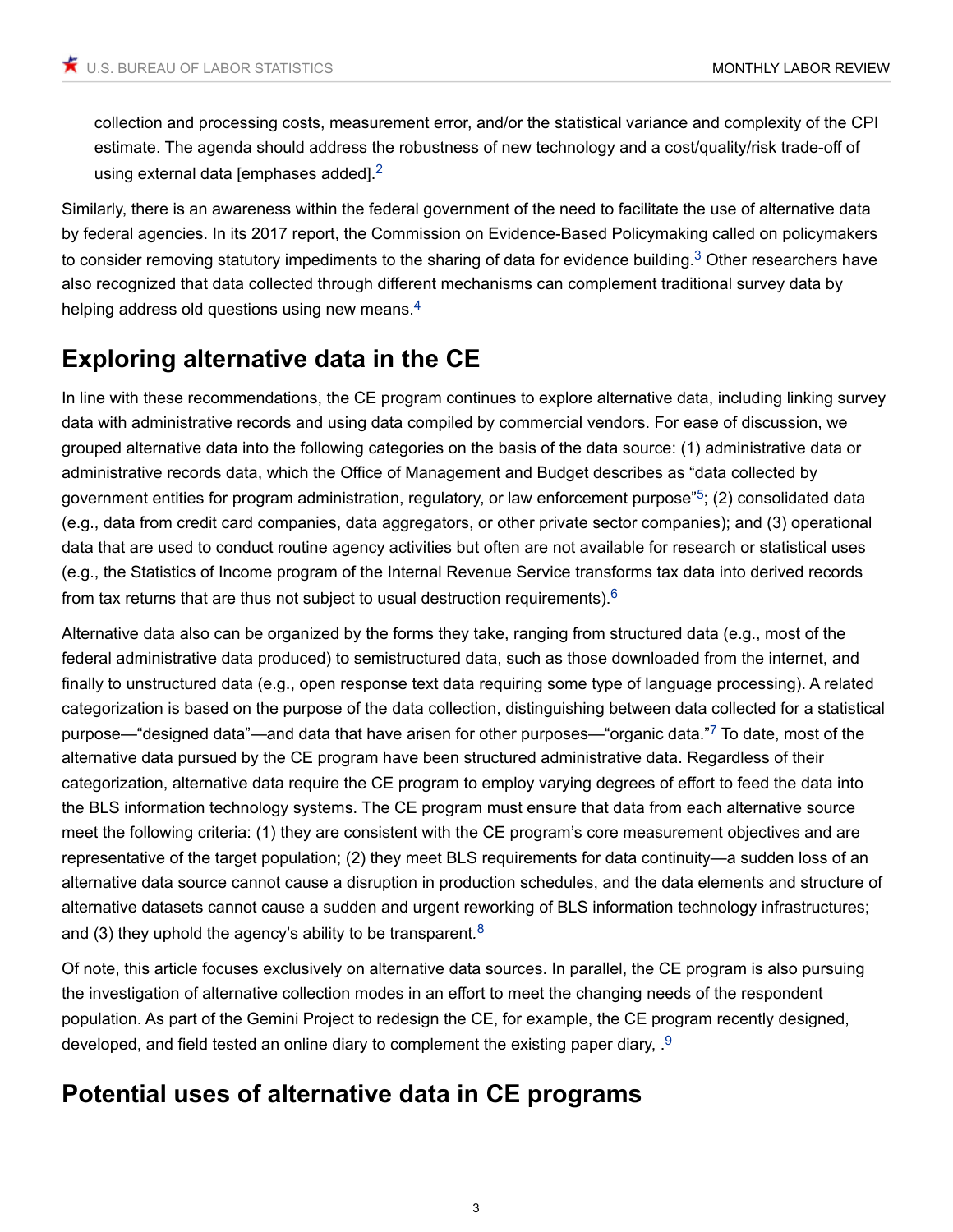Alternative data have a variety of uses, including direct variable substitution, addition of auxiliary variables for information beyond respondent-collected data, validation of collected estimates, and as an input in processing (e.g., blended imputation and weighting). Three specific applications that the CE program has explored or is exploring are detailed in the subsections that follow.

#### **Nonresponse adjustment**

Alternative data could be used to improve the calculation of nonresponse adjustment weights by linking the alternative data to the CE's sampled addresses in the calculations. Presently, the CE program uses publicly available aggregated federal tax data on income at the Zip-Code level to create nonresponse income weighting groups. The CE is exploring the possibility of improving the nonresponse weighting groups through the use of household-level income estimates from linked federal tax data instead of income data based on the respondent's Zip Code. Brummet et al. found that there was little agreement between these nonresponse weighting groups assigned on the basis of Zip Code and those assigned on the basis of linked household-level tax information.[10](#page-8-9) Income data linked from Internal Revenue Service (IRS) Form 1040 and Form W-2 could be used to place responding and nonresponding units into the appropriate nonresponse weighting groups.

### <span id="page-3-0"></span>**Imputation**

Administrative data linked to the CE sample could be used for imputation in two ways. First, a linked variable could be used either directly to provide a value when the respondent fails to provide one or as an input into models used to impute missing values. One example is to use income from linked federal tax data in a multiple imputation model for different income variables. Second, the CE could also use alternative data on housing to improve estimates such as the rental-equivalent value of respondents' owned homes. Multiple commercial sources contain housing characteristics that could be used to model rental equivalence and selectively replace questionable respondent-provided rental-equivalent value estimates.

#### **Question replacement**

In some instances, it may be possible to use alternative data to replace CE questions entirely. For example, instead of asking respondents for information on housing subsidies, the CE could obtain this information from U.S. Department of Housing and Urban Development (HUD) administrative data records. In some cases, this could not only reduce respondent burden by asking fewer questions but also reduce measurement error, if the assumption that the administrative sources are more accurate proves to be correct.

Adopting alternative data in survey processes may allow BLS to mitigate or resolve methodological and operational challenges. The observations provided by alternative data sources and collection methods often far outnumber those from traditional data collection; that is, a larger number of observations increases the likelihood that a missing respondent value can be replaced with a value from an alternative data source. Furthermore, alternative data may help BLS reduce and better manage respondent burden, address survey nonresponses, reduce collection costs, and allow for publication of data at a more detailed level. To evaluate the benefits of alternative data, regardless of their potential applications, the CE program needs to assess the suitability of the data before they can be used. These considerations are discussed in the next section.

# **Evaluating the suitability of alternative data**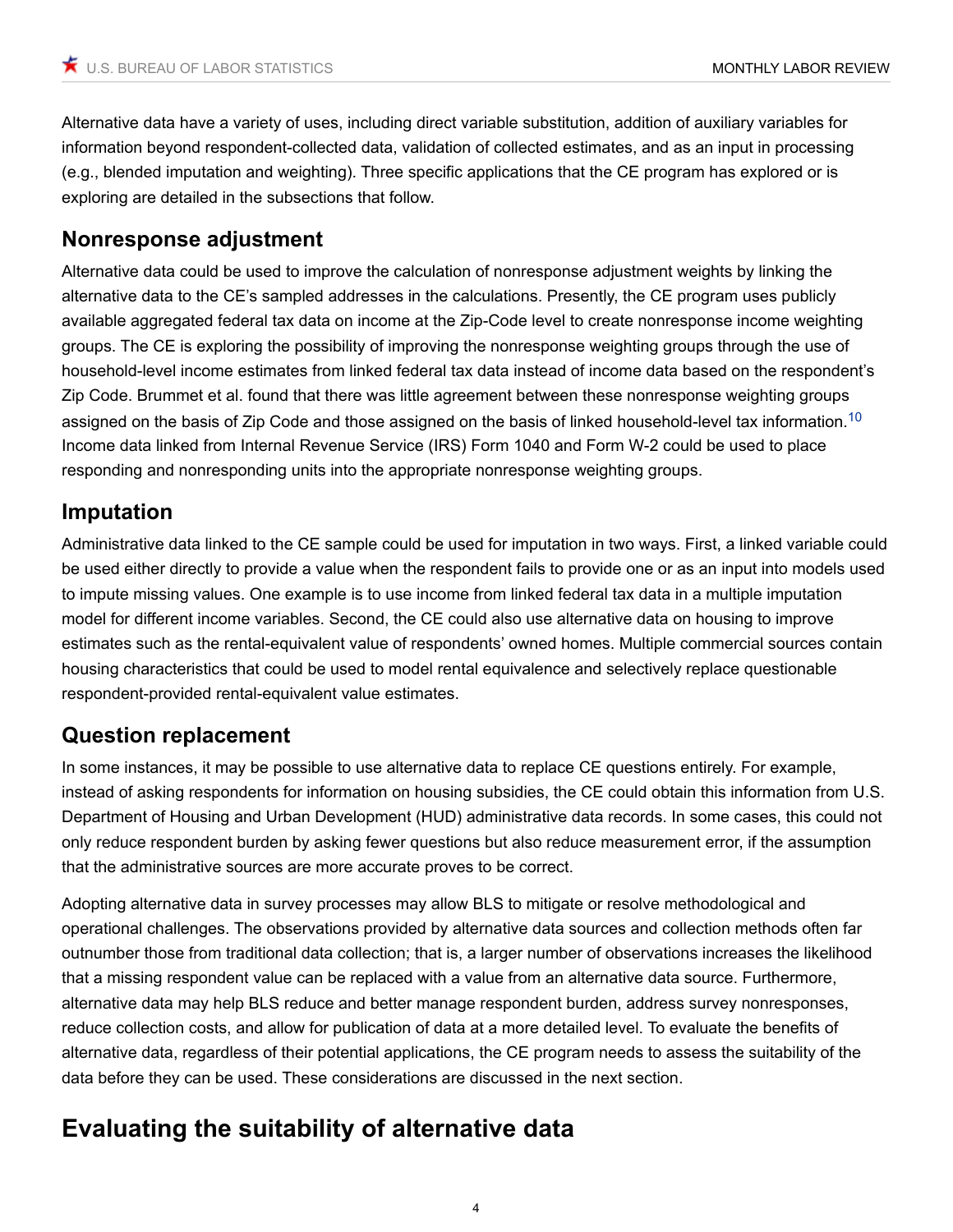<span id="page-4-0"></span>When evaluating alternative data for its fitness for use, the CE program uses criteria similar to those considered by Seeskin et al. to guide decisions about their suitability.<sup>[11](#page-8-10)</sup> These criteria are discussed in the subsections that follow.

### **Relevance**

What data are contained in the alternative source, and would they provide a measure that matches the concept that the CE collects or intends to collect?

# **Timing**

When are the alternative data available for the CE program's use in a given year? The process of collecting and processing these data, especially with Federal Tax Information (FTI) that refers to the prior tax year, could add months to the CE program's production timeline. The CE program must adhere to CPI program timeliness requirements, and it cannot incorporate business operation changes that result in lengthening the time the data are delivered to the CPI program. Depending on how the data are used in processing, the timing of available data could affect their utility. For example, if FTI were to be used to replace CE income data, then the delay in accessing tax records could prevent BLS from publishing CE data in a timely manner. However, this is not as much of a concern for data that help construct the CE sample frame or model income estimates for which earlier tax data could be used. Additionally, static data (e.g., data on housing construction) are less time sensitive than dynamic data (e.g., unemployment benefits receipts or participation in in-kind benefit programs such as subsidized housing or Medicaid).

## **Representativeness**

Whether we are considering alternative data for data validation, adjustment, or replacement, it is critical that we assess the representativeness of the source relative to the CE's target population. We must also consider factors such as the intended coverage of the alternative data, systematic inclusions or exclusions of various population subgroups, and any additional adjustments made by alternative data vendors.

# **Barriers to access and release**

<span id="page-4-1"></span>Are there any additional constraints on the linkage of data? Current use of certain data, such as FTI (protected under title 26 of the U.S. Code) requires participating staff to submit to a background investigation and travel offsite to use the data, because such data cannot be transferred to BLS.<sup>[12](#page-8-11)</sup> Nevertheless, the CE program pursues research using FTI, with the expectation that future laws or negotiated agreements with data owners will be more favorable to data linkage and will remove some of the barriers listed. For data collected by private sources, providers may require nondisclosure agreements, and the reuse of outside linked data may be limited (e.g., restricted from public microdata release), depending on the terms of the agreement. Additionally, some variables from aggregated data sources are derived by using models that are proprietary, limiting the ability of the CE to share source information with end users.

# **Administrative dataset availability**

Linking CE data to other federal survey data requires the use of the CE's sample frame information and personally identifiable information that is stored on U.S. Census Bureau servers and not available at BLS. Therefore, this linkage must be performed at the Census Bureau, where the Center for Economic Studies (CES) is engaged in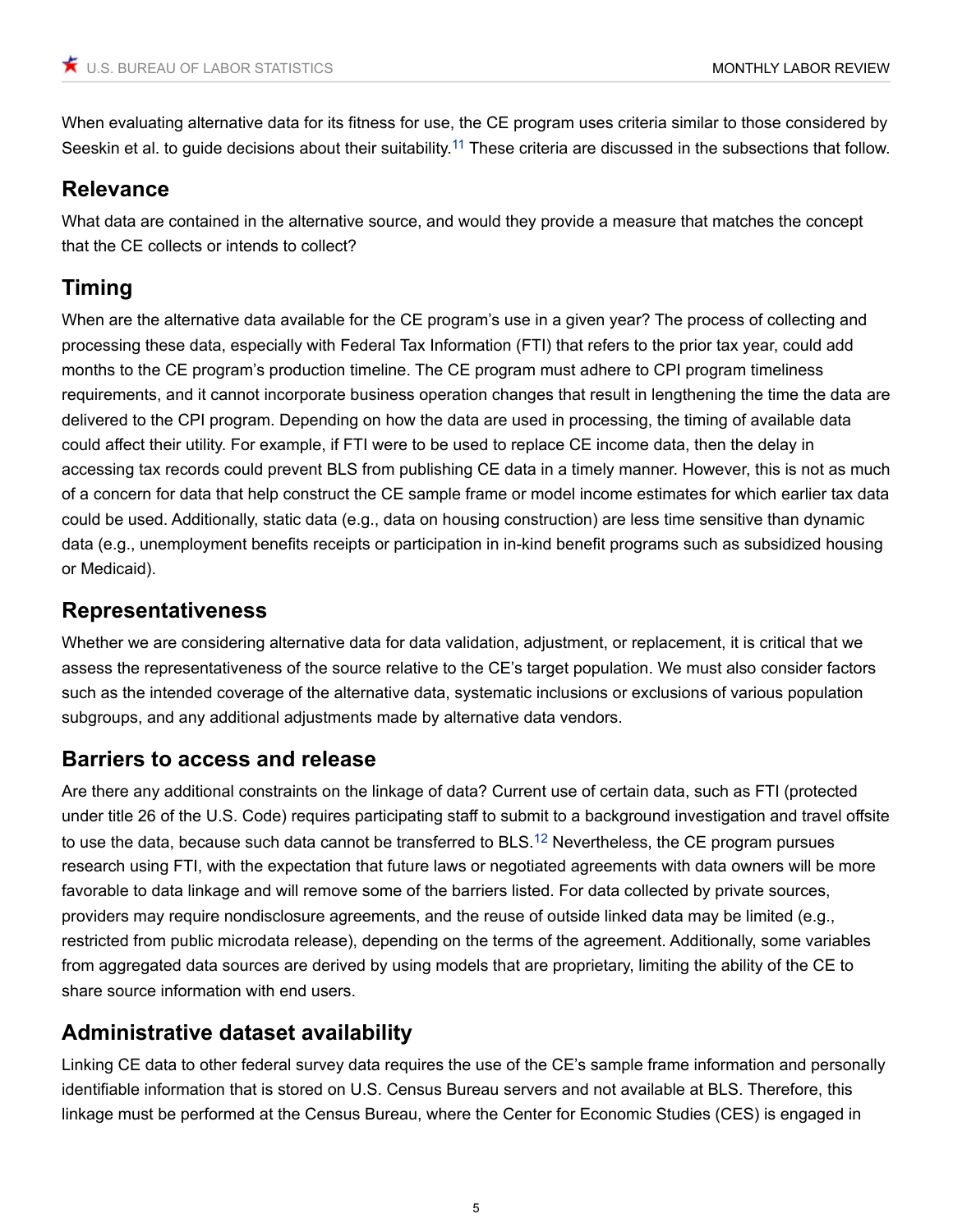<span id="page-5-0"></span>linkage research.<sup>[13](#page-9-0)</sup> The CE program currently relies on administrative datasets acquired and linked by the Census Bureau, many of which cover a different number of years in the past.

# **Identifier availability**

Some variables useful for improving match rates (e.g., date of birth and social security number) are not collected by the CE and therefore are not available for use in effective matching procedures. Although data on these variables could be collected, asking for such information may raise privacy concerns among respondents. Data can still be matched without those identifiers; however, the match rates are lower overall, which may reduce the utility of the matched data.

# **Challenges to using alternative data in the CE production system**

While evaluating various data sources that could be incorporated into the CE Quarterly Interview Survey and the Diary Survey, the CE program staff have identified several challenges that accompany alternative data: (1) constraints on accessing the data (e.g., background investigations), (2) difficulties in assessing the value of the data that would be provided, (3) the high costs of data acquisition, and (4) the potential for instability among data providers because of contract recompetition.[14](#page-9-1)

<span id="page-5-1"></span>Additionally, there are requirements related to the CE production system and technical skills required to integrate alternative data into the system. As noted by Brett McBride in his 2018 study, past reviews of data sources have highlighted the importance of data relevance, and few available data sources have been found to be viable, most being tangential to the content collected by the CE.<sup>[15](#page-9-2)</sup>

<span id="page-5-2"></span>The CE program is evaluating the specific ways in which the challenges involved in using alternative data affect their potential use in CE production.

# **Match rate**

The CE no longer asks respondents to provide their date of birth. Some respondents consider this to be sensitive information, but not having that information leads to a notable reduction (estimated at roughly 10 percent) in the number of respondents that can be linked to other (survey and administrative) records by using person-level matching.

# **Conceptual differences**

Another challenge to using alternative data in the CE involves how to reconcile inevitable differences between what the survey is trying to measure and the information provided by administrative records. For example, the CE program needs income information corresponding to the period in which expenditure information is collected. The CE interview asks about work and income levels over the "past 12 months," whereas IRS data on income is for each calendar year. As a result, for most of the 12 months, conceptually, there is some misalignment between IRS data and the responses collected from the CE. In practice, however, past research has shown that the measures track consistently from month to month.

# **Timing**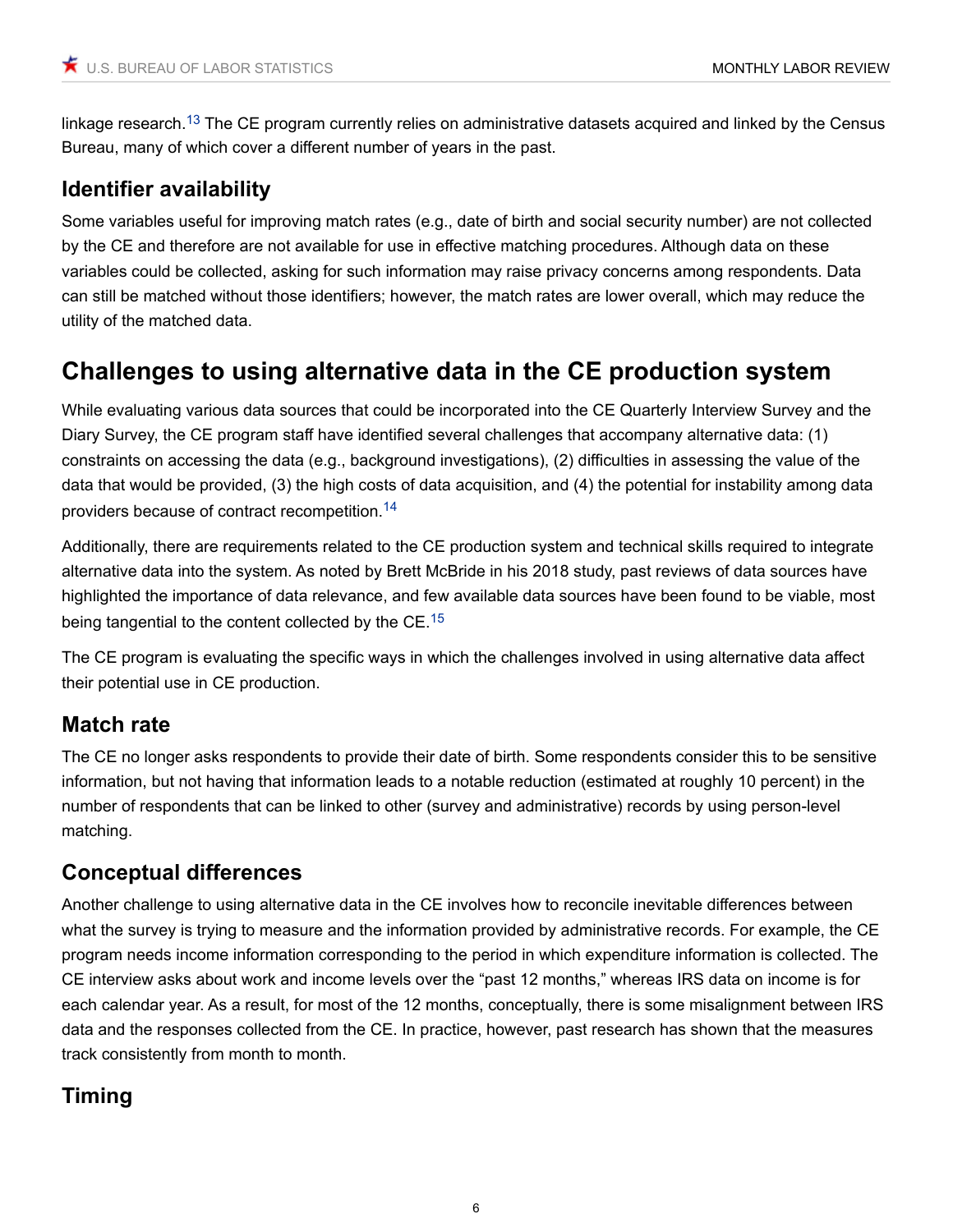<span id="page-6-0"></span>Yet another challenge involves the timing of when the administrative data become available for use. The CE program's mission is not only to provide data of high statistical quality, but also to do so in a timely manner. The CE program has semiannual releases of expenditure estimates. A project linking IRS data to CE data, discussed in the article by Brummet et al., illustrates how the timing of when data become available complicates the need to produce timely estimates.[16](#page-9-3) For interviews that were fielded in the year 2014, respondents reported on income received anywhere from January 2013 to November 2014 (depending on their interview month). The filing deadline for the corresponding IRS data was April 2015, which was after the fielding period for the CE. The IRS data did not become available until 2016, which was far past the publication date for 2014 CE data, in September 2015.

# **Legal limitations**

<span id="page-6-1"></span>Current legal limitations on accessing data also present challenges for the CE program. According to title 26 of the U.S. Code, IRS data can currently be shared for research purposes *directly* with a few agencies, including the Census Bureau but not BLS.[17](#page-9-4) Furthermore, once any administrative data are combined with survey data protected under another statute, it becomes more difficult to share the data with end users (in the form of microdata).

For any source of alternative data, collection presents its own set of challenges, many of which result from BLS not having *control* over the data. Only by first obtaining and then working with alternative data will BLS be able to determine if it can resolve the methodological and operational challenges mentioned earlier in order to use alternative data in the production of its estimates.

<span id="page-6-2"></span>The CE program continues to explore linkage projects that represent a net benefit for the accuracy of data quality in light of the complications (e.g., timeliness and data confidentiality) associated with using alternative data.<sup>[18](#page-9-5)</sup> To ensure that each alternative dataset meets the needs of the CE program's core measurement objectives, the CE staff evaluates the data's fitness for use and the tradeoffs necessary to use the data. These tradeoffs may require changes to data collection, review procedures, and information technology applications.

Over time, the CE program will consider the need for introducing new estimation and imputation techniques that are appropriate for these data, just as it continues to do for data collected in the traditional way. More generally, the CE program will consider all of the effects on business processes and develop a standardized approach to handle alternative data. Finally, senior program management, along with other BLS executives, will pay special attention to identifying any necessary staffing and training gaps related to the research and use of alternative data.

# **Alternative data projects**

The CE program has worked on several applications of alternative data, mostly carried out by the Census Bureau's CES. This section discusses these applications.

# **Commercial housing data vendor X**

<span id="page-6-3"></span>The CE program worked with the CPI Housing Survey staff to allow BLS access to free-of-charge, consolidated data on housing from commercial housing data vendor  $X<sup>19</sup>$  $X<sup>19</sup>$  $X<sup>19</sup>$  This exploratory benchmarking project provided housing information on property square footage, number of rooms, property type, and an estimate of property value. In addition, address data were made available so that these addresses could be matched to those housing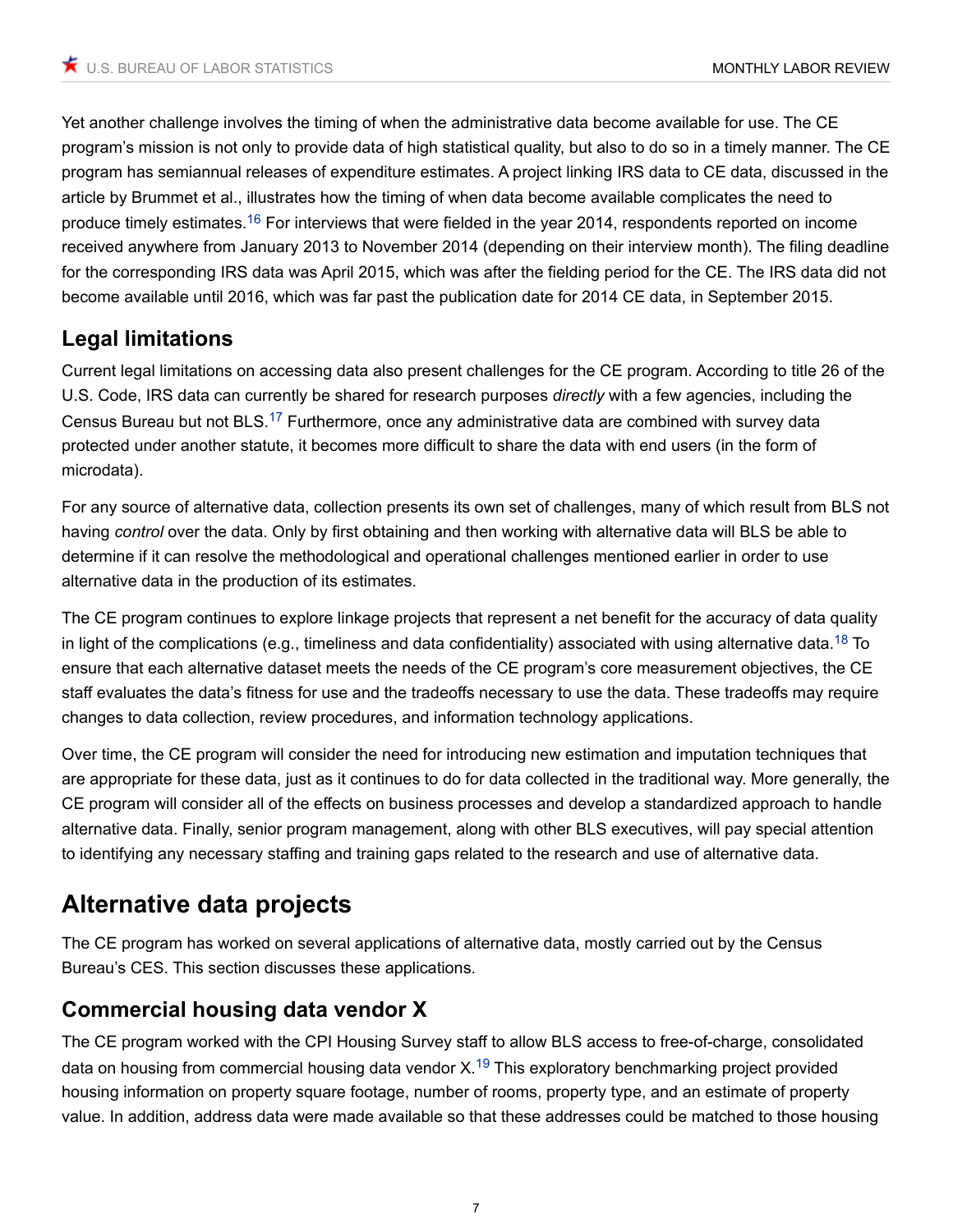units included in the CPI Housing Survey. BLS and commercial housing data vendor X signed a legal agreement that permitted the transfer of these data for research purposes only.

# **Commercial housing data vendor Y data linkage**

<span id="page-7-0"></span>CES linked 2014 CE interview response data with aggregated data from a commercial housing data vendor, which we designate here as commercial housing data vendor Y.<sup>[20](#page-9-7)</sup> Datasets containing property tax and deed information were linked by using the Census Bureau's Master Address File and CE data on housing characteristics and mortgages. The findings indicated strong agreement between sources on home ownership, property tax, and some housing characteristics, but weaker agreement for home values and data from the deeds file. This project provided information about the alternative data's potential use for filling missing CE values in an imputation model (e.g., estimated market value of the owned home) or potentially replacing questions (e.g., property tax, for which missing rates in the CE were elevated). However, recompetition of the contract with the Census Bureau highlighted the risk that using aggregated data vendors can pose to the stability of the data source, as a different provider of data was ultimately awarded the contract. A change in vendor requires that the CE program learn and understand the new vendor's underlying methodology of data aggregation, and risks a break in data series, especially if the change in methodology is large.

# **IRS data linkage project**

<span id="page-7-1"></span>This project involved linking CE interview responses from the 2014–15 period to IRS administrative records (e.g., IRS Form 1040, Form W-2, and Form 1099).<sup>[21](#page-9-8)</sup> The CES was able to link 77 percent of interviewed respondents to 1040 forms by using Master Address File identifiers and 70 percent using Protected Identification Keys. Research found very small differences in reported average wages from the CE, compared with those from IRS records. Where misreporting occurred, it tended to be CE respondents reporting higher amounts at the bottom of the wage distribution and lower amounts at the top. The CE progam's income imputation process was found to make up for the failure of some respondents to report wages, but it also was sometimes found to impute wages for respondents that did not have Form W-2 wages. As noted in prior studies, this project showed evidence of higher nonresponse rates among household sample units with higher income levels than those contained in the IRS records (when income is defined as adjusted gross incomes). $22$ 

# <span id="page-7-2"></span>**HUD administrative data project**

<span id="page-7-3"></span>The CES has matched CE interview responses from the 2013–17 period to U.S. Department of Housing and Urban Development (HUD) records (i.e., voucher recipient information and residence in public housing) to investigate (1) misreporting of the receipt of rental assistance and (2) misalignment in reported values of rents and rental subsidies.[23](#page-9-10) In addition, the CES is now investigating how estimates of rent burden and the Supplemental Poverty Measure thresholds are affected when replacing survey-reported rent and rental subsidy values with HUD administrative data.<sup>[24](#page-9-11)</sup>

# <span id="page-7-4"></span>**Conclusion**

In this article, we have addressed some of the challenges faced by the CE program when using alternative data and the complementary role that alternative data could play in improving the data currently collected from respondents. Alternative data can substitute for what is presently being collected from respondents, as well as provide additional information to supplement the variables the CE program produces or to adjust the CE program's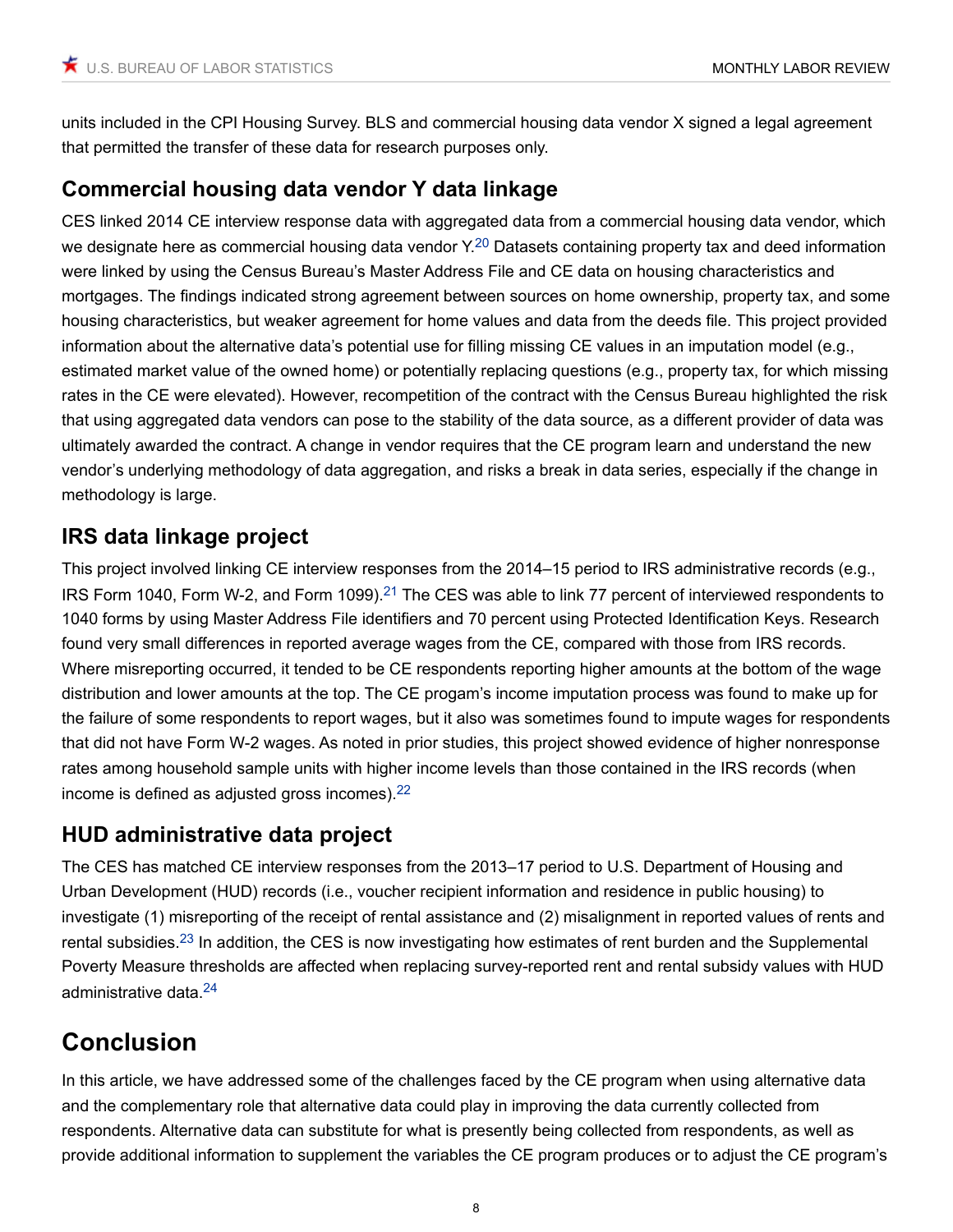processing and weighting procedures. Nevertheless, we acknowledge the set of challenges common to these new data sources—from conceptual issues to practical timing and legal constraints. Moving forward, the CE program will continue to work on projects that seek to identify ways that alternative data can benefit various components of the survey.

#### SUGGESTED CITATION

Laura Erhard, Brett McBride, and Adam Safir, "A framework for the evaluation and use of alternative data in the Consumer Expenditure Surveys," *Monthly Labor Review,* U.S. Bureau of Labor Statistics, February 2021, [https://](https://doi.org/10.21916/mlr.2021.2) [doi.org/10.21916/mlr.2021.2](https://doi.org/10.21916/mlr.2021.2).

#### **NOTES**

<span id="page-8-0"></span>[1](#page-1-0) For more information on the Consumer Price Index (CPI) program, see the CPI home page at [https://www.bls.gov/cpi/.](https://www.bls.gov/cpi/)

<span id="page-8-1"></span>2 Don A. Dillman and Carol C. House, eds., *Measuring What We Spend: Toward a New Consumer Expenditure Survey* (Washington, DC: The National Academies Press, 2013), pp. 9-10, 14, <https://www.bls.gov/cex/cnstat.pdf>.

<span id="page-8-2"></span>[3](#page-2-0) *The Promise of Evidence-Based Policymaking: Report of the Commission on Evidence-Based Policymaking* (Washington, DC, September 2017), [https://www.cep.gov/cep-final-report.html.](https://www.cep.gov/cep-final-report.html)

<span id="page-8-3"></span>[4](#page-2-1) Lilli Japec, Frauke Kreuter, Marcus Berg, Paul Biemer, Paul Decker, Cliff Lampe, Julia Lane, Cathy O'Neil, Abe Usher, "Big data in survey research: AAPOR task force report," *Public Opinion Quarterly*, vol. 79, no. 4, winter 2015, pp. 839–880, [https://doi.org/](https://doi.org/10.1093/poq/nfv039) [10.1093/poq/nfv039](https://doi.org/10.1093/poq/nfv039).

<span id="page-8-4"></span>[5](#page-2-2) Robert M. Groves and Brian A. Harris-Kojetin, eds., *Innovations in Federal Statistics: Combining Data Sources While Protecting Privacy* (Washington, DC: The National Academies Press, 2017), [https://www.nap.edu/catalog/24652/innovations-in-federal-statistics](https://www.nap.edu/catalog/24652/innovations-in-federal-statistics-combining-data-sources-while-protecting-privacy)[combining-data-sources-while-protecting-privacy](https://www.nap.edu/catalog/24652/innovations-in-federal-statistics-combining-data-sources-while-protecting-privacy).

<span id="page-8-5"></span>[6](#page-2-3) For more information on the Internal Revenue Service Statistics of Income (SOI) program, see [https://www.irs.gov/statistics/soi-tax](https://www.irs.gov/statistics/soi-tax-stats-statistics-of-income)[stats-statistics-of-income](https://www.irs.gov/statistics/soi-tax-stats-statistics-of-income). See also Groves and Harris-Kojetin, *Innovations in Federal Statistics*.

<span id="page-8-6"></span>[7](#page-2-4) Robert M. Groves, "Three eras of survey research," *Public Opinion Quarterly*, vol. 75, no. 5, December 2011, pp. 861–871, [https://](https://doi.org/10.1093/poq/nfr057) [doi.org/10.1093/poq/nfr057.](https://doi.org/10.1093/poq/nfr057)

<span id="page-8-7"></span>[8](#page-2-5) See Public Law 106-54, Section 515, [https://www.govinfo.gov/content/pkg/PLAW-106publ554/html/PLAW-106publ554.htm;](https://www.govinfo.gov/content/pkg/PLAW-106publ554/html/PLAW-106publ554.htm) and *Guidelines for Ensuring and Maximizing the Quality, Objectivity, Utility, and Integrity of Information Disseminated by Federal Agencies* (Office of Management and Budget, October 2001), [https://obamawhitehouse.archives.gov/omb/](https://obamawhitehouse.archives.gov/omb/fedreg_final_information_quality_guidelines/) fedreg\_final\_information\_quality\_quidelines/.

<span id="page-8-8"></span>[9](#page-2-6) For more information on the Gemini Project to Redesign the Consumer Expenditure Surveys (CE), see [https://www.bls.gov/cex/](https://www.bls.gov/cex/geminiproject.htm) [geminiproject.htm.](https://www.bls.gov/cex/geminiproject.htm)

<span id="page-8-9"></span>[10](#page-3-0) Quentin Brummet, Denise Flanagan-Doyle, Joshua Mitchell, John Voorheis, Laura Erhard, and Brett McBride, "Investigating the use of administrative records in the Consumer Expenditure Survey," CARRA Working Paper 2018-01 (U.S. Census Bureau, Center for Administrative Records Research and Applications, March 2018), [https://www.census.gov/content/dam/Census/library/working](https://www.census.gov/content/dam/Census/library/working-papers/2018/adrm/carra-wp-2018.pdf)[papers/2018/adrm/carra-wp-2018.pdf](https://www.census.gov/content/dam/Census/library/working-papers/2018/adrm/carra-wp-2018.pdf).

<span id="page-8-10"></span>[11](#page-4-0) Zachary H. Seeskin, Felicia LeClere, Jaehoon Ahn, and Joshua A. Williams, "Uses of alternative data sources for public health statistics and policymaking: challenges and opportunities," proceedings of the 2018 Joint Statistical Meetings (Alexandria, VA: American Statistical Association, 2018), pp. 1822-1861, [http://www.norc.org/PDFs/Publications/SeeskinZ\\_Uses of Alternative Data](http://www.norc.org/PDFs/Publications/SeeskinZ_Uses%20of%20Alternative%20Data%20Sources_2018.pdf) [Sources\\_2018.pdf.](http://www.norc.org/PDFs/Publications/SeeskinZ_Uses%20of%20Alternative%20Data%20Sources_2018.pdf)

<span id="page-8-11"></span>[12](#page-4-1) For more information on title 26 of the U.S. Code, see [https://uscode.house.gov/.](https://uscode.house.gov/)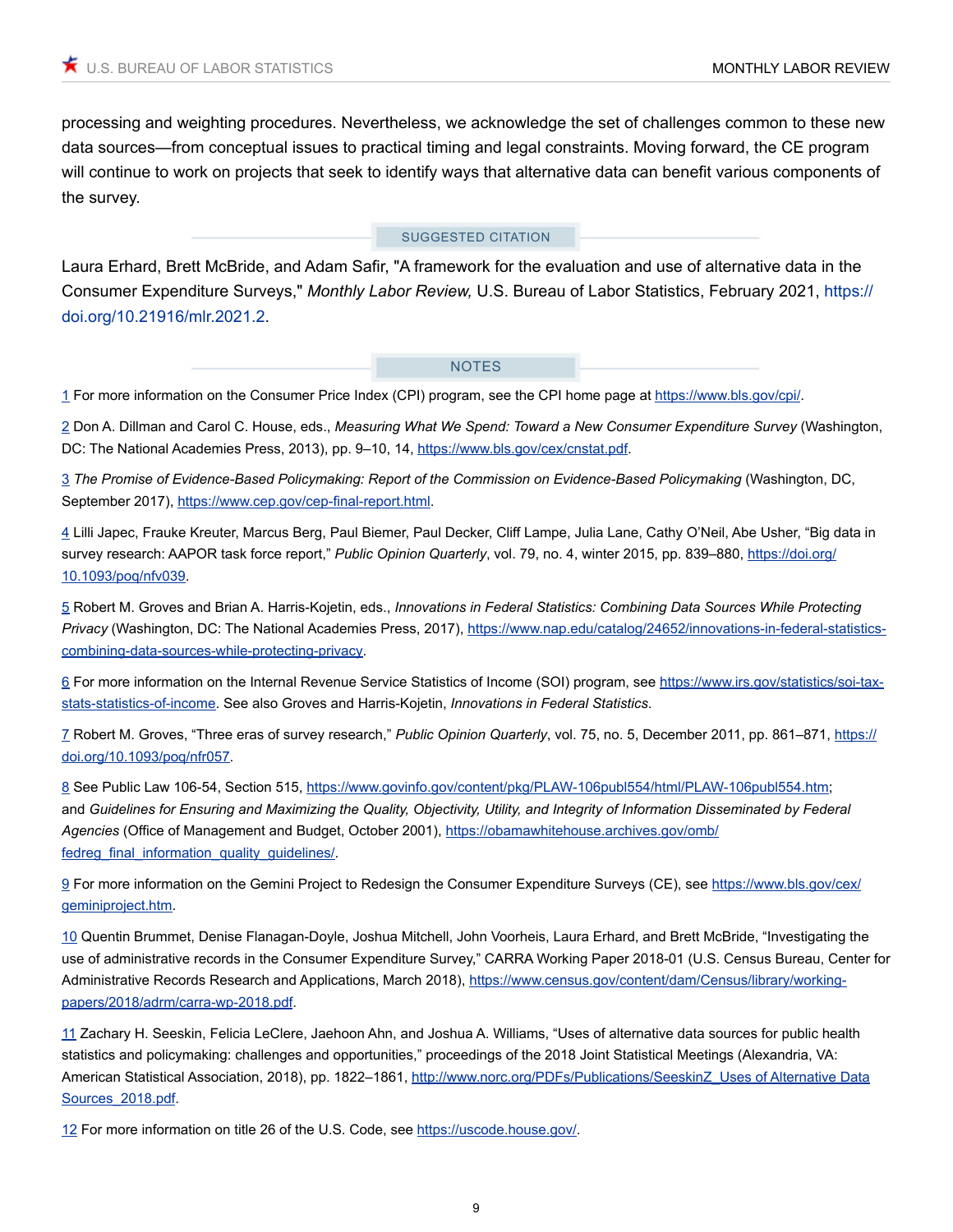<span id="page-9-0"></span>[13](#page-5-0) The Census Bureau's Center for Economic Studies was formerly known as the Center for Administrative Records Research and Applications (CARRA).

<span id="page-9-1"></span>[14](#page-5-1) Brett McBride, "Opportunities for future CE administrative data projects," unpublished internal memorandum (U.S. Bureau of Labor Statistics, 2018).

<span id="page-9-2"></span>[15](#page-5-2) Ibid.

<span id="page-9-3"></span>[16](#page-6-0) See Brummet et al., "Investigating the use of administrative records in the Consumer Expenditure Survey."

<span id="page-9-4"></span>[17](#page-6-1) Under title 26 of the U.S. Code, Internal Revenue Service data can also be shared with the Congressional Budget Office, the U.S. Bureau of Economic Analysis, and the National Agricultural Statistics Service of the U.S. Department of Agriculture.

<span id="page-9-5"></span>[18](#page-6-2) Michael Davern, Bruce D. Meyer, and Nikolas Mittag, "Creating improved survey data products using linked administrative-survey data," *Journal of Survey Statistics and Methodology*, vol. 7, no. 3, September 2019, 440–463, [https://doi.org/10.1093/jssam/smy017;](https://doi.org/10.1093/jssam/smy017) an earlier version of the article is available at [https://nces.ed.gov/fcsm/pdf/H1\\_Davern\\_2015FCSM.pdf](https://nces.ed.gov/fcsm/pdf/H1_Davern_2015FCSM.pdf).

<span id="page-9-6"></span>[19](#page-6-3) Corporation name redacted for confidentiality reasons. This was a collaboration between the CPI and CE programs during the 2015–17 period.

<span id="page-9-7"></span>[20](#page-7-0) Corporation name redacted for confidentiality reasons. See Quentin Brummet, Diane M. Cronkite, Denise Flanagan-Doyle, and Kevin Rinz, "Analysis results: a comparison of Consumer Expenditure Survey data with property tax and deeds data," final report (U.S. Census Bureau, Center for Economic Studies, December 2016).

<span id="page-9-8"></span>[21](#page-7-1) Brummet et al., "Investigating the use of administrative records in the Consumer Expenditure Survey."

<span id="page-9-9"></span>[22](#page-7-2) See Charles Hokayem, Christopher Bollinger, and James P. Ziliak, "The role of CPS nonresponse in the measurement of poverty," *Journal of the American Statistical Association*, vol. 110, no. 511, September 2015, pp. 935–945, [https://gattonweb.uky.edu/Faculty/](https://gattonweb.uky.edu/Faculty/Ziliak/HBZ_JASA_110(511)_2015.pdf) [Ziliak/HBZ\\_JASA\\_110\(511\)\\_2015.pdf](https://gattonweb.uky.edu/Faculty/Ziliak/HBZ_JASA_110(511)_2015.pdf); and John Sabelhaus, David Johnson, Stephen Ash, David Swanson, Thesia Garner, John Greenlees, and Steve Henderson, "Is the Consumer Expenditure Survey representative by income?" Working Paper 19589 (National Bureau of Economic Research, October 2013), [https://www.nber.org/system/files/working\\_papers/w19589/w19589.pdf](https://www.nber.org/system/files/working_papers/w19589/w19589.pdf).

<span id="page-9-10"></span>[23](#page-7-3) Garret Christensen, Laura Erhard, Thesia Garner, Brett McBride, Nikolas Pharris-Ciurej, John Voorheis, "The promises and challenges of linked rent data from the Consumer Expenditure Survey and Housing and Urban Development," paper presented at the Joint Statistical Meetings Annual Conference 2019, Denver, Colorado, July 27–August 1, 2019 (U.S. Census Bureau, 2019). See <https://www.census.gov/newsroom/press-kits/2019/jsm.html> for conference proceedings, including links to all of the papers presented at the conference.

<span id="page-9-11"></span>[24](#page-7-4) The Supplemental Poverty Measure uses CE data on housing as part of the food, clothing, shelter, and utilities expenditures, which are, in turn, used to calculate poverty thresholds.

RELATED CONTENT

#### **Related Articles**

[Consumer Expenditure Survey Methods Symposium and Microdata Users' Workshop, July 16–19, 2019](https://www.bls.gov/opub/mlr/2020/article/consumer-expenditure-survey-methods-symposium-and-microdata-users-workshop-2019.htm), *Monthly Labor Review*, April 2020.

[The Consumer Expenditure Survey redesign initiative](https://www.bls.gov/opub/mlr/2016/article/the-consumer-expenditure-survey-redesign-initiative.htm), *Monthly Labor Review*, April 2016.

[Consumer spending in World War II: the forgotten consumer expenditure surveys](https://www.bls.gov/opub/mlr/2015/article/consumer-spending-in-world-war-ii-the-forgotten-consumer-expenditure-surveys.htm), *Monthly Labor Review*, August 2015.

**Related Subjects**